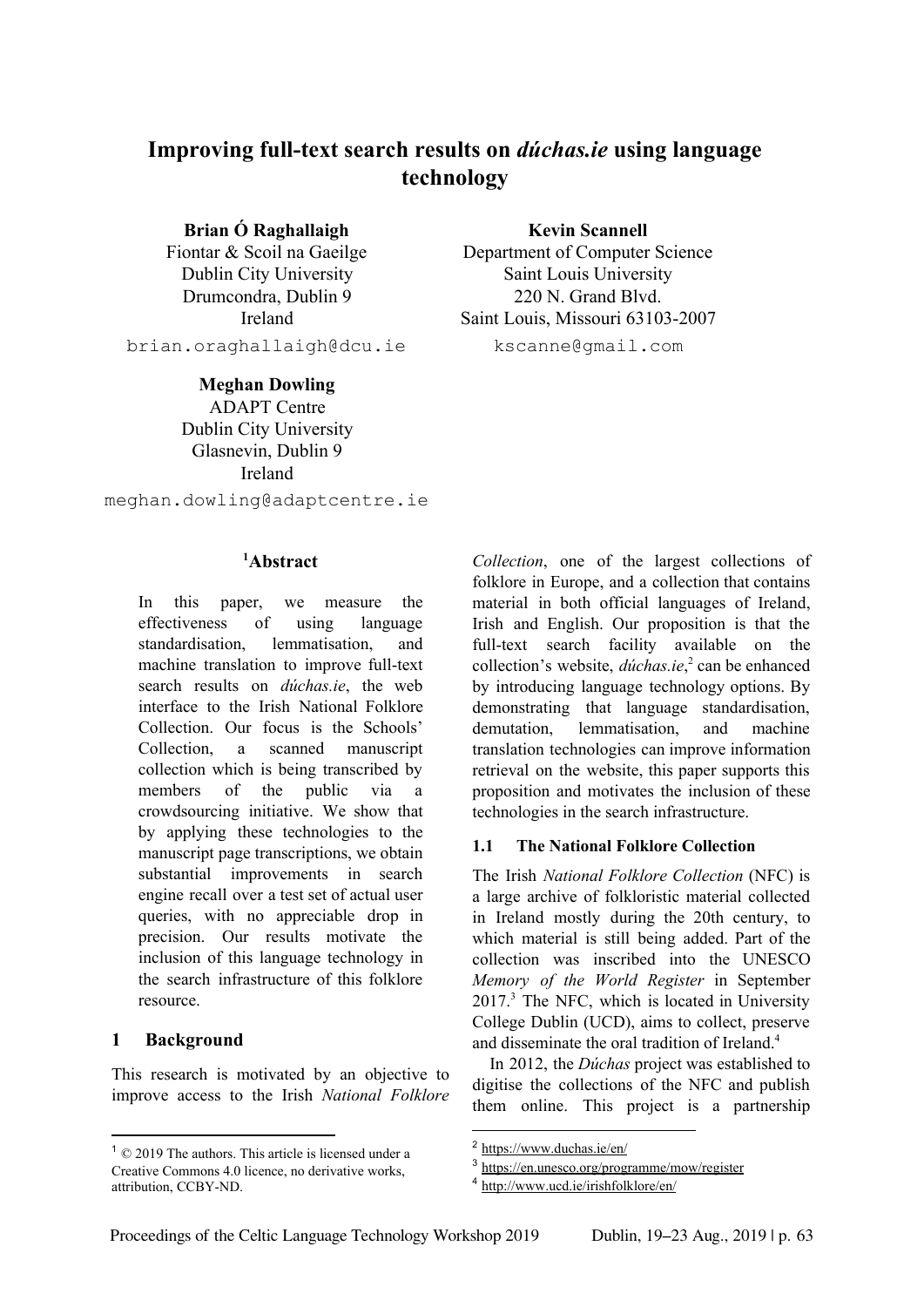between Dublin City University (DCU) and UCD (Ó Cleircín et al., 2014). The first major NFC collection digitised under the Dúchas project was the *Schools' Collection*. The Schools' Collection is a large collection of folklore stories collected from school children throughout Ireland between 1937 and 1939, as part of a state-sponsored scheme (Ó Catháin, 1988). The collection comprises approximately 740,000 manuscript pages.

Approximately 440,000 pages of the collection were digitised, manually indexed, and made available online on *dúchas.ie* between 2013–16. About 79% of the stories on these pages are in English (348,822 stories) and about 21% are in Irish (95,511 stories). These stories are enriched with various browsable metadata, e.g. title/excerpt, collector, informant, location, language.

Stories in the collection are also indexed by topic. The first part of this work was done during the initial field work. The *Irish Folklore Commission* prepared a guide for teachers participating in the scheme, and this guide was published as a handbook entitled *Irish Folklore and Tradition* (Irish Folklore Commission, 1937). This handbook contained 55 topic headings (e.g. *a collection of riddles*, *local cures*, *the potato-crop*, *festival customs*), and teachers were instructed to collect material under these headings. Following the initial field work, researchers in the Irish Folklore Commission produced a topic-based index of the stories collected as part of the scheme. This paper-based index was based primarily on the 55 general topics from the handbook, but a large number of more specific topic headings (e.g. *Fionn Mac Cumhaill*, *1798*, *warts*) were added, bringing the total number of topics up to *c.*1,700. DCU digitised this index in 2014.

In 2016, using the digitised index and the story titles/excerpts indexed under the Dúchas project, and guided by the *MoTIF Pilot Thesaurus of Irish Folklore* (Ryan, 2015) developed by the Digital Repository of Ireland and the National Library of Ireland, DCU produced a shorter list of 208 standardised topic headings (e.g. *riddles*, *folk medicine*, *potatoes*, *events*), and mapped them to the Schools' Collection stories, resulting in a new index for the Schools' Collection on *dúchas.ie*. This index is a mixture of broad

headings (e.g. *supernatural and legendary beings*, *events*, *folk medicine*) and narrow headings (e.g. *banshees*, *Halloween*, *whooping-cough*).

In 2014, to facilitate full-text search of the collection, DCU initiated a project to crowdsource transcriptions of the Schools' Collection manuscript pages using a custom-built web-based application open to anyone (Bhreathnach et al., 2019). This project was conceived, in part, because of the problems associated with performing optical character recognition on the pages of the collection, which contain a mix of handwriting styles, a mix of scripts (i.e. Latin and Insular Celtic), and a mix of languages (i.e. Irish English and prestandard Irish).

The project has been a strong success with uptake amongst members of the public, students and folklore scholars. The transcriptions are generally of good quality and usable, in particular the Irish ones. Light editing is sometimes carried out, but bad transcriptions are rejected. Currently 49% of the English pages (*c.*170,000) and 32% of the Irish pages  $(c.31,000)$  have been transcribed.<sup>5</sup>

The *dúchas.ie* website handles around 35,000 queries per month including around 16,000 full-text searches of the Schools' Collection transcriptions. All of these queries are logged in a database.

# **1.2 Irish standardisation**

The orthography and grammar of the Irish language was standardised in the middle of the last century with the introduction of the *Caighdeán Oifigiúil* ('Official Standard'), first published in 1958 and revised in 2012 and 2017. Today, the standard form of the language is taught in schools, is used in all modern Irish dictionaries (both print and online), and has been almost universally adopted by the Irish-speaking public when writing the language. The spelling simplifications introduced by the standard cause occasional problems for Irish language technology, such as pairs of words that were distinguished in older orthographies which collapse to the same spelling in the standard (e.g. *fiadhach* ('hunting') and *fiach* ('a raven' or 'a

<sup>5</sup> https://www.duchas.ie/en/meitheal/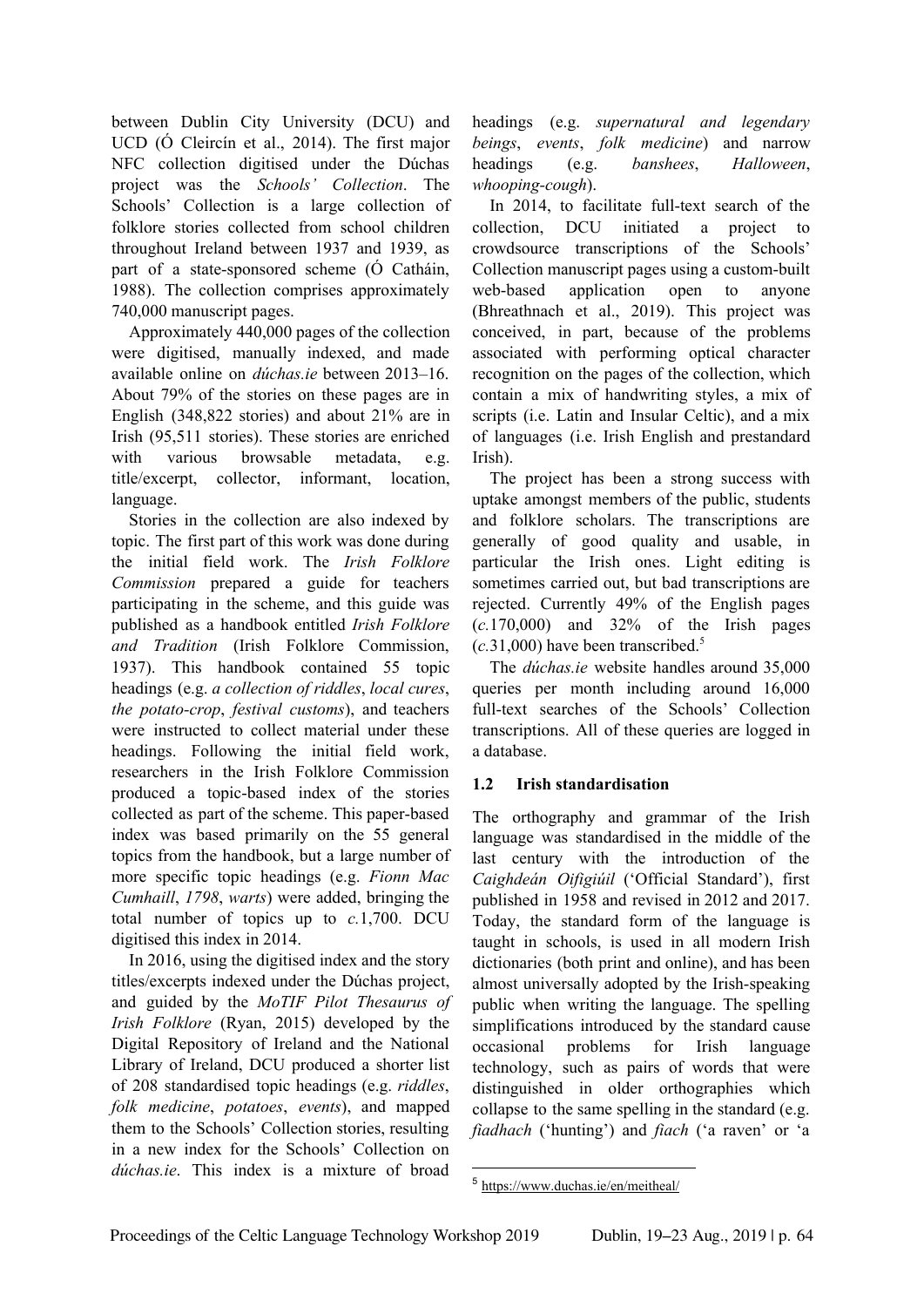debt'), both written *fiach* in the standard, or *bádh* ('a bay'), *báidh* ('sympathy, liking'), and *bádhadh* ('drowning'), all three written simply *bá* in the standard). Nevertheless, the overall effect of increased consistency and predictability arising from near-universal adoption of the standard has been a tremendous positive for the development of Irish language technology. It does mean, however, that taggers, parsers, and other NLP (natural language processing) tools developed for processing the standard form of the language fail badly when applied to prestandard texts. In the context of the current paper, the disconnect between the prestandard and standard orthographies makes it extremely difficult for users raised on the standard language to search corpora of prestandard texts such as the Schools' Collection.

*An Caighdeánaitheoir* ('The Standardiser') is an open source software package for standardising Irish texts, first developed around 2006, and detailed in (Scannell, 2014). The software treats standardisation as a machine translation (MT) problem between closely-related languages, employing a hybrid rule-based and statistical model trained on a large corpus of parallel prestandard and standardised texts (including, for example, many important novels and autobiographies first published in the 1920's and 1930's and manually standardised for a modern readership in recent years). It also attempts to correct misspellings before carrying out standardisation. The standardiser has been deployed by two important lexicographical projects in Ireland, the New English-Irish Dictionary project,<sup>6</sup> and the Royal Irish Academy's *Foclóir Stairiúil na Gaeilge* (Uí Dhonnchadha et al., 2014) to help both lexicographers and end-users search their corpora of prestandard texts more effectively.

### **1.3 Machine translation for Irish**

While the 2012 META-NET study on Irish language technology resources (Judge et al., 2012) deemed Irish-language machine translation as being weak or not supported, in recent years we have witnessed some development in this field. Dowling et al. (2015) describe the development of MT for use within the translation

workflow of an Irish government department, while Arcan et al. (2016) provide results of building a more general domain Irish MT system. Most recently, Dowling et al. (2018) compare the two main MT paradigms: statistical machine translation (SMT) and neural machine translation (NMT). Their results indicate that with a low-resourced language such as Irish, particularly when paired with a language that differs in terms of sentence structure and morphological richness, SMT may provide better results.

Building on this knowledge, we choose to duplicate the SMT system described by Dowling et al. for use in our experiment here. We train a phrase-based SMT system using Moses (Koehn et al., 2007), incorporating hierarchical reordering tables (Galley and Manning, 2008) in an attempt to address the divergent sentence structures (verb-subject-object in Irish, subject-verb-object in English). Our translation model is trained using the same 108,796 sentences of parallel data as in Dowling et al. (2018), coming from a variety of sources such as the Department of Culture, Heritage and the Gaeltacht, Conradh na Gaeilge and Citizens Information. We build a 6-gram, rather than the traditional 3-gram, language model using KenLM (Heafield, 2011) which also aims to reduce any negative impact of the divergent word orders. Our datasets are preprocessed – sentence-tokenised, removal of blank lines, tokenisation of punctuation and truecased – before being translated by the MT system.

### **2 Methodology**

Our principal aim in this paper is to investigate the effectiveness of standardisation and machine translation on the performance of the full-text search engine on *dúchas.ie.* We therefore cast this as an Information Retrieval (IR) problem. To this end, we set up experiments which make use of actual search queries submitted by users of the website, and aim to measure precision and recall of the search engine under various experimental conditions. Lacking a gold-standard corpus of relevant/non-relevant documents with which to measure precision and recall, we instead make use of a subset of the 208 topic labels, described in Section 1.1, attached to the stories in the

<sup>6</sup> https://www.focloir.ie/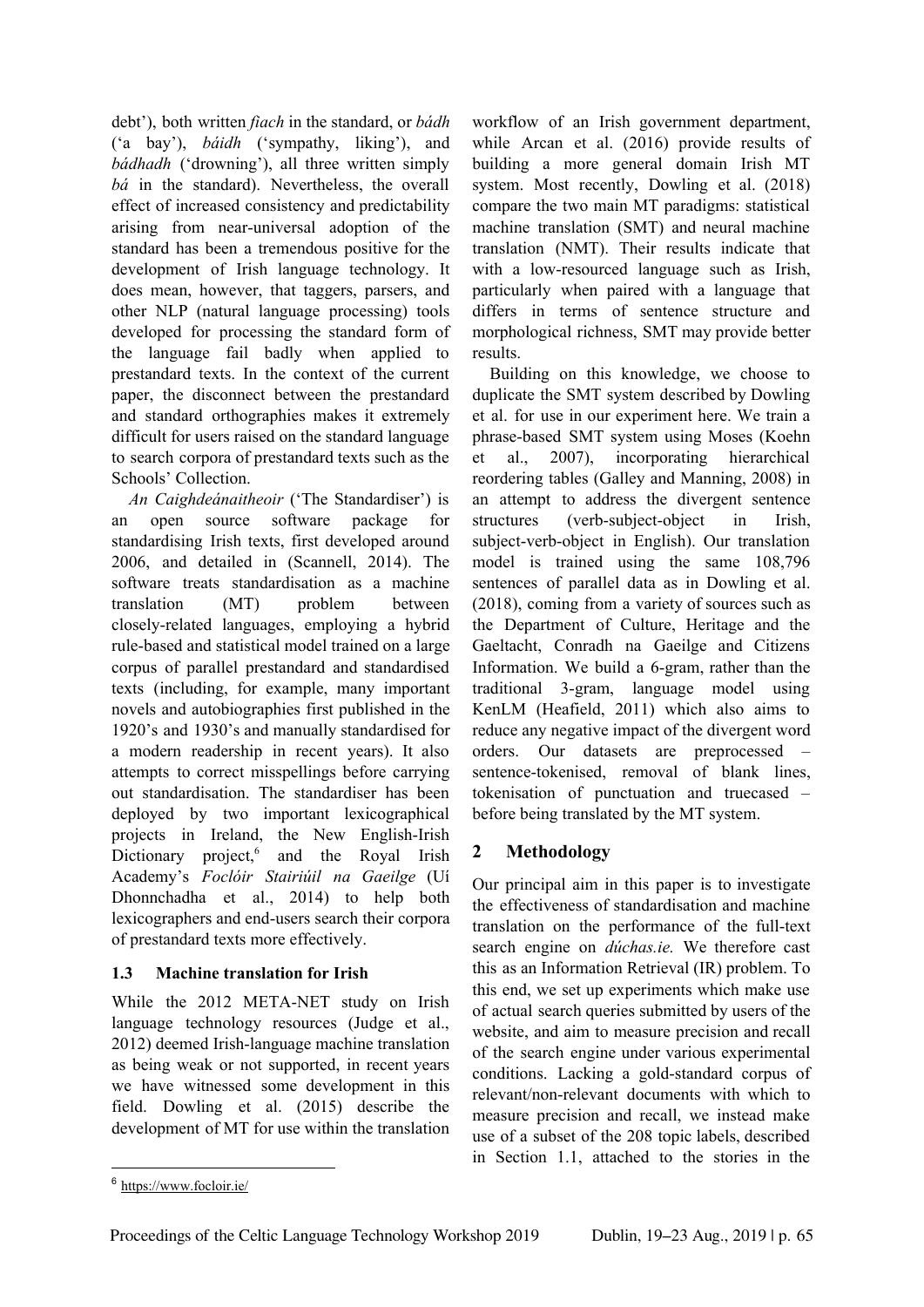Schools' Collection to create our own test corpus, as follows.

First, we manually examined the top 10,000 search queries submitted to *dúchas.ie* to date, keeping only the Irish language queries (just over 1,500 of the 10,000). Each of these was then manually compared with the list of 208 standardised topic headings, and we found 172 queries which clearly corresponded to some topic on the list; for instance, the topic *Christmas* was matched to the five queries "An Nollaig", "NOLLAIG", "Nollag", "nodlag", and "nodlaig". These 172 queries were matched to a total of 67 topics. We further restricted to those topics for which there were at least 100 transcribed stories in both Irish and English, leaving just 20 topics (*Riddles*, *Jokes*, *Fairy forts*, *The Great Famine*, *Entertainments and recreational activities*, *Folk medicine*, *Folk poetry*, *Food products*, *Religious tales*, *Clothing and accessories*, *Fianna*, *Feast of St Brigid*, *May*, *Halloween*, *Christmas*, *Prayers*, *Proverbs*, *Hardship*, *Graveyards*, *Potatoes*) and 72 of the original 172 queries. For each remaining topic, we randomly selected 100 Irish transcriptions and 100 English transcriptions from that topic in order to produce two test corpora of 2,000 documents each for our IR experiments. Finally, the English transcriptions were machine translated into Irish using the system described in Section 1.3 to allow us to evaluate the effectiveness of Irish language search queries for retrieving relevant English language documents.

The experiments differ only in the preprocessing that was applied to the documents in the test corpora before indexing and to the search queries before searching. The four experimental conditions are as follows:

- **Baseline**: For this experiment, all text was converted to lowercase, and Irish diacritics (á,é,í,ó,ú) are converted to ASCII (a,e,i,o,u). This setup is the default behavior of the existing *dúchas.ie* search engine as of May 2019.
- **Standardised**: For this experiment, the texts were standardised using the software described in Section 1.2, *An Caighdeánaitheoir*, and then lowercased and converted to ASCII as in the Baseline experiment.
- **Demutated**: Irish words are subject to so-called *initial mutations* which are triggered in certain semantic and syntactic environments and which cause the words to appear with different initial sounds. With rare exceptions, mutations in Irish can be detected and removed algorithmically in a trivial way because they are transparently reflected in the orthography (as is the case for Scottish Gaelic, but not for the other Celtic languages: Manx Gaelic, Welsh, Breton, and Cornish). For this experiment, the texts were standardised, lowercased, converted to ASCII, and finally all initial mutations were removed.
- **Lemmatised**: Irish nouns and adjectives are inflected according to their case and number, and verbs are inflected according to tense, mood, person, and number. For this experiment, the texts were standardised, lowercased, converted to ASCII, and finally lemmatised by means of a lemmatiser which is part of the open source Irish grammar checker *An Gramadóir*.<sup>7</sup> In the case of verbs, the lemmatised form is the singular imperative, which is the usual citation form in modern Irish dictionaries.

For each experimental setup and for both test corpora, we preprocess the 2,000 documents in the corpus and the 72 search engine queries in our final list according to one of the schemes above. We then perform a full text search on the corpus for each of the 72 queries, recording the total number of returned documents and the number of those deemed to be "relevant" (here, by definition, relevant documents are those labeled with the topic corresponding to the given search query). For example, consider the query "An Nollaig". This search is typical of many others in that it conforms to the standard orthography most familiar to users of the site, and as a consequence it returns no hits at all in the Baseline experiment because the texts in the test corpus where this phrase appears all use the prestandard spelling "An Nodlaig". On the other

<sup>7</sup> https://www.cadhan.com/gramadoir/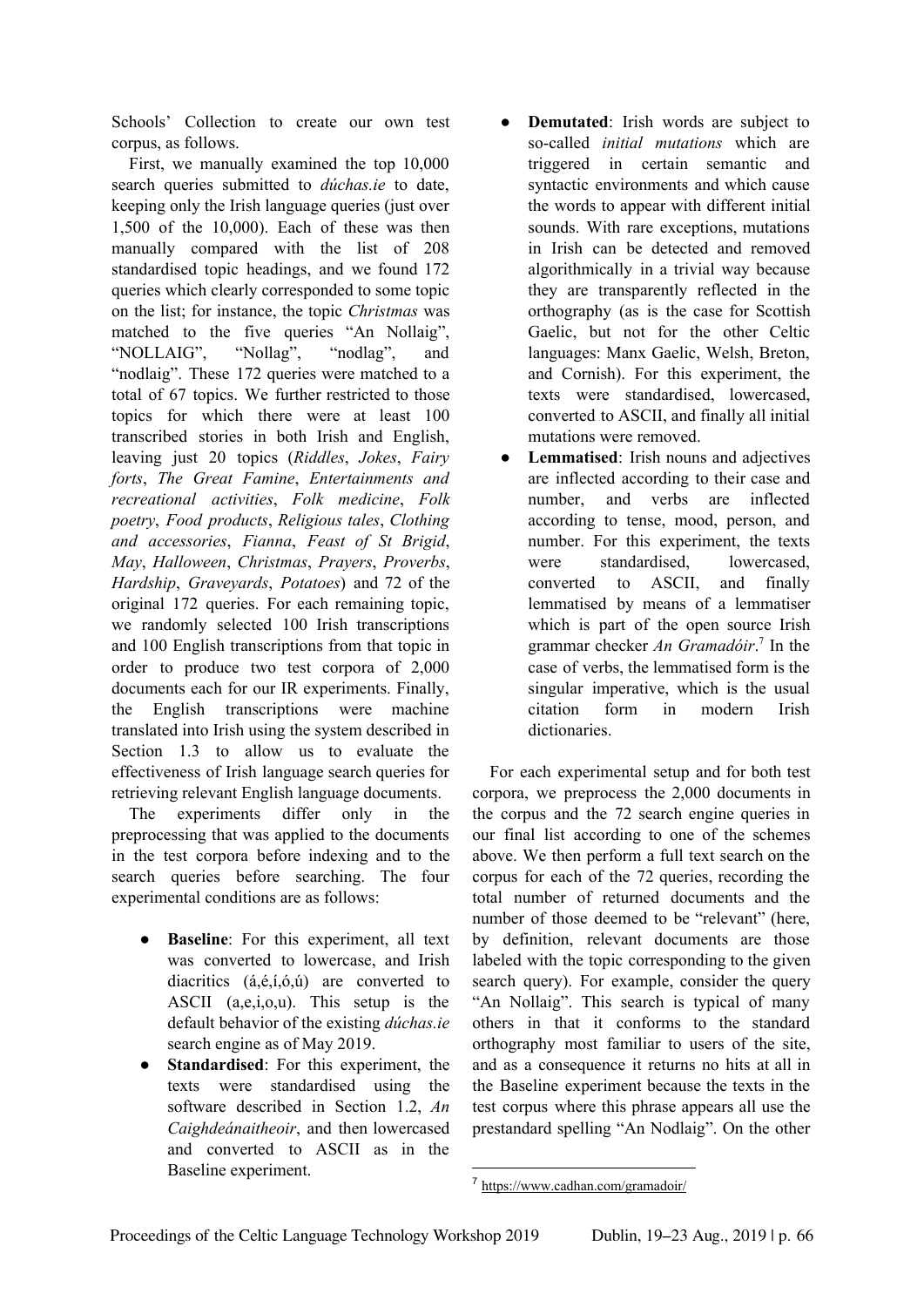hand, in the Standardised experiment, the same query returns 21 documents from the test set, with 19 of the 21 carrying the correct label "Christmas". This yields a precision of  $19/21 \approx$ 0.90 and a recall of 0.19 (19 of the 100 relevant documents in the corpus) for this one query.

#### **3 Results and discussion**

In Table 1 we report Precision, Recall, and F-scores for each of the experiments described in the preceding section as applied to the corpus of Irish transcriptions, totalled over all 72 search queries. Table 2 provides the analogous results for the experiments applied to the corpus of machine-translated English transcriptions. Since the MT engine produces standard Irish as its output, we do not report results for the Standardised setup separately in Table 2 since those results are the same as for the Baseline.

| Experiment      | P    | R    |      |
|-----------------|------|------|------|
| <b>Baseline</b> | 0.67 | 0.10 | 0.17 |
| Standardised    | 0.69 | 0.24 | 0.36 |
| Demutated       | 0.70 | 0.29 | 0.41 |
| Lemmatised      | 0.67 | 0.34 | 0.45 |

Table 1. Precision/recall results – Irish transcriptions.

| Experiment            |      | R    | F    |
|-----------------------|------|------|------|
| Translated + Baseline | 0.59 | 0.15 | 0.24 |
| "<br>+ Demutated      | 0.59 | 0.17 | 0.26 |
| "<br>+ Lemmatised     | 0.60 | 0.21 | 0.31 |

Table 2. Precision/recall results – English transcriptions machine-translated to Irish.

Because the experimental setup is somewhat artificial, the absolute precision and recall values are not of great importance, but we do note in Table 1 a significant increase in recall over the baseline with the introduction of standardisation, and further increases with demutation and lemmatisation. These increases occur without any large decrease in precision.

In looking more closely at the results, a few things stand out. First, even with full standardisation and lemmatisation, a recall score of 0.34 seems low. This is due in part to the quality of some of the experimental search queries. For instance, a few of the 72 queries returned no results at all under any of the experiments. In one case, a search term was misspelled beyond the ability of the standardiser to correct it ("Oiche Shanmhna" for 'Halloween', correctly spelled "Oíche Shamhna" in the standard orthography). In another case, we generously interpreted the search query "ocras mór" (lit. 'great hunger') as an attempt to retrieve documents about the Irish potato famine, which indeed is sometimes referred to in English as "the Great Hunger", but for which the correct Irish is "(an) *Gorta* Mór" (lit. '(the) great famine'). Another class of low-recall queries appear to be searches for the topics themselves as opposed to searches for terms likely to appear in the full text transcriptions; e.g. the queries "filíocht" ('poetry'), "seanfhocail" ('proverbs'), "tomhaiseanna" ('riddles') all have very low recall values under all of the experimental conditions. This could be overcome by including the topic or other metadata in the search index.

The results in Table 2 show a similar increase in recall and no corresponding decrease in precision for the machine-translated English transcriptions. It is not surprising that the scores are somewhat lower than the ones in Table 1 since the machine translation engine is far from perfect and certainly introduces some noise into the process. On the other hand, the true baseline in this case is a recall of 0.0, since the current *dúchas.ie* search engine does not support retrieval of English transcriptions via Irish queries. We are therefore encouraged by these results, especially given that they were achieved through relatively straightforward use of existing language technologies.

# **4 Conclusion**

We set out to improve full-text search results on *dúchas.ie* using language technology, building on crowdsourced transcriptions of folklore manuscripts. We have gathered together a set of existing language technologies to achieve this goal. These include tools to standardise, demutate, lemmatise, and translate the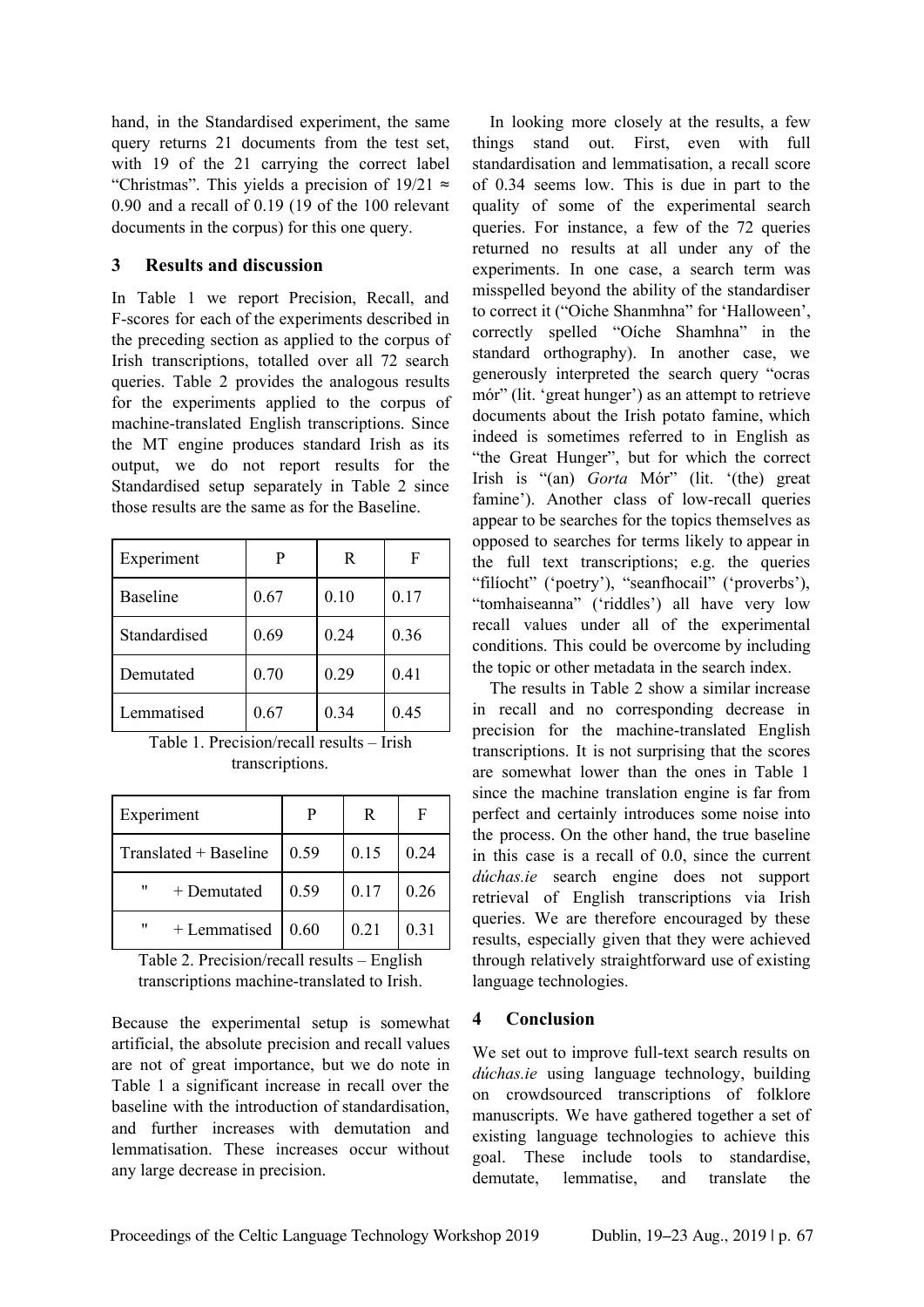transcriptions of these folklore stories. We have shown that the introduction of these technologies can substantially improve search engine recall over a test set of actual user queries, with no appreciable drop in precision.

Motivated by these results, these technologies will be deployed in the search infrastructure on *dúchas.ie*. We envisage that standardisation and machine translation will be applied by default, as the query logs show that the website users tend to search using standard spellings. Demutation and lemmatisation will likely be optional, and raw searches will still be possible, however, exact implementation has yet to be specified. Search spelling suggestions using a standard lexicon and spelling distance algorithm could also be added.

A secondary outcome of this research was a list of common errors in the crowdsourced transcriptions. These terms were identified as errors by virtue of them not being present in a large corpus of texts from the period (Uí Dhonnchadha et al., 2014). We have categorised these errors, and they mostly involve (1) accented characters, (2) missing or spurious lenition (i.e. an orthographic 'h' following the initial consonant indicating phonetic weakening or deletion of the initial consonant (Welby et al., 2017)), or (3) the disordering of the letters 'iu' or 'iú'. This information will be used to improve instructions given to transcribers.

Lastly, other collections in the NFC being digitised by the Dúchas project include another large manuscript collection and a large audio collection. If these collections are made available for transcription by members of the public, and if such efforts are as successful as previous efforts, access to these collections could be improved using the language technologies tested in the paper.

#### **Acknowledgements**

The *Dúchas* project is funded by the Department of Culture, Heritage and the Gaeltacht with support from the National Lottery, University College Dublin, and the National Folklore Foundation, Ireland.

#### **References**

Arcan, Mihael, Caoilfhionn Lane, Eoin Ó Droighneáin, and Paul Buitelaar. 2016. IRIS: English-Irish Machine Translation System. *The International Conference on Language Resources and Evaluation*, Portorož, Slovenia.

- Bhreathnach, Úna, Ciarán Mac Murchaidh, Gearóid Ó Cleircín, and Brian Ó Raghallaigh. 2019. Ní hualach do dhuine an léann: meithleacha pobail i ngort na Gaeilge. *Léachtaí Cholm Cille*, Maynooth, Ireland.
- Dowling, Meghan, Teresa Lynn, Alberto Poncelas, and Andy Way. 2018. SMT versus NMT: Preliminary Comparisons for Irish. *Proceedings of the Workshop on Technologies for MT of Low Resource Languages*, Boston, MA, 12–20.
- Dowling, Meghan, Teresa Lynn, Yvette Graham, and John Judge. 2016. English to Irish Machine Translation with Automatic Post-Editing. *2 nd Celtic Language Technology Workshop*, Paris, France.
- Dowling, Meghan, Lauren Cassidy, Eimear Maguire, Teresa Lynn, Ankit Srivastava, and John Judge. 2015. Tapadóir: Developing a statistical machine translation engine and associated resources for Irish. *4 th LRL Workshop: Language Technologies in support of Less-Resourced Languages*, Poznan, Poland.
- Galley, Michel, and Christopher D. Manning. 2008. A simple and effective hierarchical phrase reordering model. *Proceedings of the Conference on Empirical Methods in Natural Language Processing.* Association for Computational Linguistics, 848–856.
- Heafield, Ken. 2011. KenLM: Faster and smaller language model queries. *Proceedings of the 6 th Workshop on Statistical Machine Translation*. Association for Computational Linguistics, 187–197.
- Irish Folklore Commission. 1937. *Irish Folklore and Tradition*. Department of Education, Dublin, Ireland.
- Judge, John, Ailbhe Ní Chasaide, Rose Ní Dhubhda, Kevin P. Scannell, and Elaine Uí Dhonnchadha. 2012. The Irish Language in the Digital Age. *META-NET White Paper Series: Europe's Languages in the Digital Age.* Springer.
- Ó Cathain, Séamas. 1988. Súil siar ar Scéim na Scol 1937-1938. *Sinsear*, 5:19–30.
- Ó Cleircín, Gearóid, Anna Bale, and Brian Ó Raghallaigh. 2014. Dúchas.ie: ré nua i stair Chnuasach Bhéaloideas Éireann. *Béaloideas*, 82:85–99.
- Ryan, Catherine. 2015. *MoTIF: Thesaurus Construction Guidelines*. Digital Repository of Ireland, Dublin, Ireland.